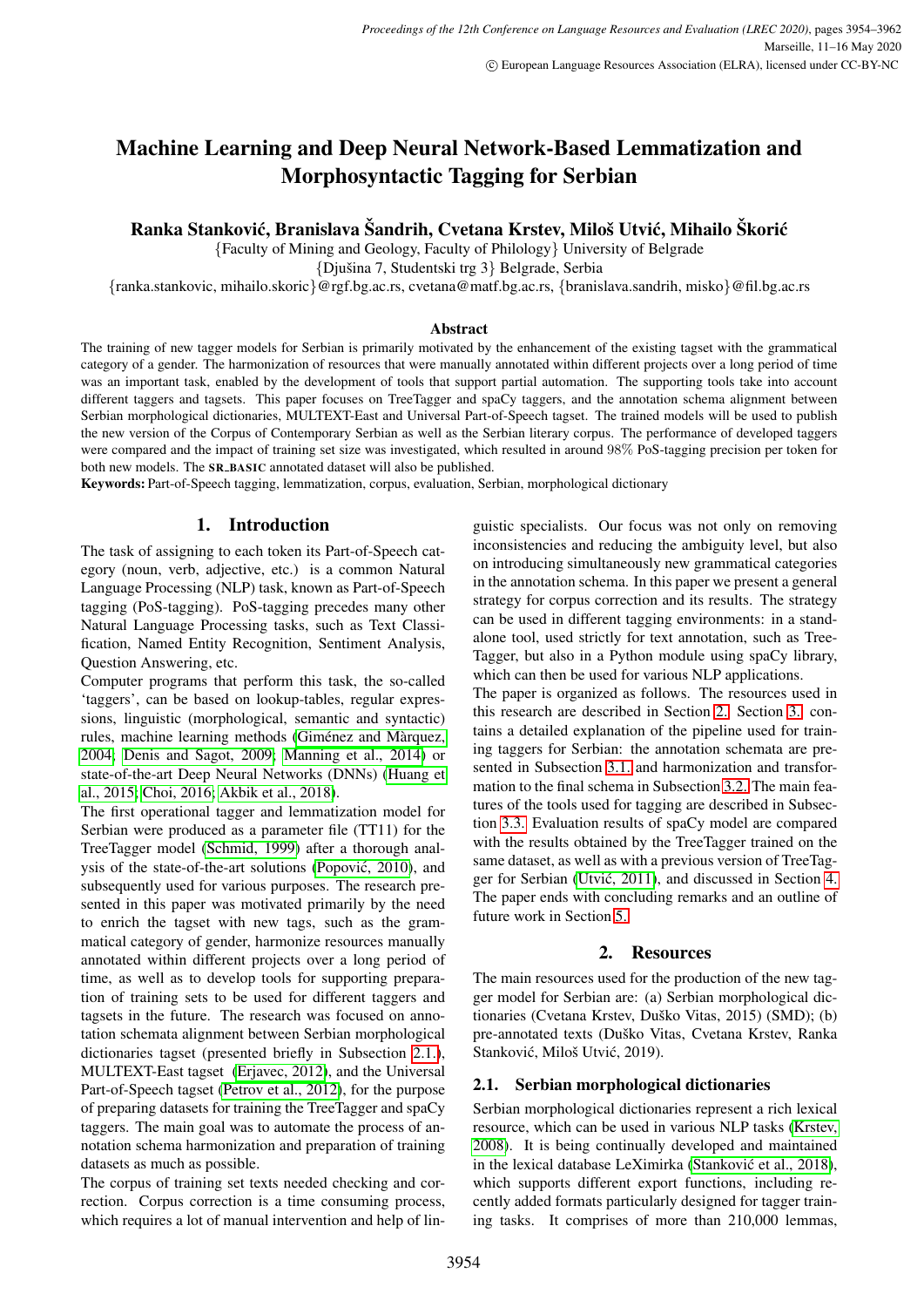including simple- and multi-word units (MWUs), proper names, general- and domain-oriented lexica. Its basic tagset is similar to the one used by the Serbian TreeTagger models built in 2011 (TT11) and 2019 (TT19) and it generally corresponds to the traditional notion of Partof-Speech in Serbian. These basic tags are refined by adding different markers to lexical entries. For instance, the marker +Aux differentiates auxiliary from other verbs, the marker +NProp differentiates proper nouns from other nouns, while markers +ProN and +ProA differentiate nominal from adjectival pronouns. An example of two different noun types in SMD is:

vlada,N+HumColl // government, common name Vlada,N+NProp+Hum+First // first name, proper name

The additional markers enable mapping of SMD tagset to other tagsets without loss of information (e.g. such a mapping was performed for the production of Serbian MULTEXT-East resources [\(Krstev et al., 2004\)](#page-8-11)).

## <span id="page-1-8"></span>2.2. Pre-annotated texts

Various pre-annotated texts were used in this research for training and testing. These texts were tagged mainly using SMD (and its tagset) and the Unitex system, $<sup>1</sup>$  $<sup>1</sup>$  $<sup>1</sup>$  with</sup> manually performed disambiguation. Besides the basic SMD PoS classes depicted in Table [3](#page-2-0) an additional tagset (nPoS) was introduced for subclasses of adjectives, nouns and verbs, providing the information on grammatical gender and comparative degree for adjectives (Table [1\)](#page-1-4).[2](#page-1-5)

<span id="page-1-4"></span>

| PoS         |                    | masculine | feminine | neuter |  |  |
|-------------|--------------------|-----------|----------|--------|--|--|
|             | <b>Positive</b>    | A:am      | A:af     | A:an   |  |  |
| Adjective   | Comparative        | $A:$ hm   | A:       | A:bn   |  |  |
|             | <b>Superlative</b> | A:cm      | A:cf     | A:cn   |  |  |
| <b>Noun</b> |                    | N:m       | N:f      | N:n    |  |  |
| Verb        |                    | V:m       | $V-f$    | V:n    |  |  |

Table 1: nPoS tagset that includes grammatical gender and adjective comparative degree.

The texts used in this research are shown in Table [2.](#page-1-6) The text 1984, Serbian translation of Orwell's novel, was annotated according to the MULTEXT-East specification and included in MULTEXT-East resources (version 3) [\(Krstev et](#page-8-11) [al., 2004\)](#page-8-11). The text Verne, Serbian translation of the novel *Around the world in 80 days*, was prepared using the same specification in the scope of SEE-ERA.net project (Tufis [et al., 2009\)](#page-8-12). Intera is the Serbian part of the multilingual corpus prepared in the scope of the project "Integrated European language data Repository Area" [\(Gavrilidou et](#page-8-13) [al., 2006\)](#page-8-13). It contains texts from law, health and education domains. Šveik, Floods, History are three short texts selected, respectively, from a novel (*The Good Soldier Schweik*), newspaper articles (reporting on floods in Serbia in 2014) and a history textbook. Novels was composed of excerpts from the Serbian part of ELTeC corpus containing novels published between 1840 and 1920.<sup>[3](#page-1-7)</sup>

<span id="page-1-6"></span>

| <b>Text</b>    | <b>Tokens</b> | <b>T-Types</b> | Words   | <b>W-Types</b> |
|----------------|---------------|----------------|---------|----------------|
| 1984           | 108,133       | 18,117         | 69,706  | 18,050         |
| <b>VERNE</b>   | 73,826        | 12,298         | 59,706  | 12,266         |
| <b>INTERA</b>  | 1,071,200     | 56,743         | 907,643 | 55,470         |
| ŠVEJK          | 4,122         | 1,484          | 3,347   | 1,475          |
| <b>FLOODS</b>  | 4,671         | 1,798          | 3,813   | 1,741          |
| <b>HISTORY</b> | 6,596         | 2,726          | 5,287   | 2,622          |
| <b>NOVELS</b>  | 5,118         | 2,117          | 4,236   | 2,093          |

Table 2: Pre-annotated texts used for training and testing of the spaCy tagger and the TreeTagger TT19

## 3. Tagging

#### <span id="page-1-1"></span><span id="page-1-0"></span>3.1. Tagsets

The basic set of PoS-categories/tags that should be assigned to tokens is not generally accepted, even for a specific language. The choice of a tagset usually depends on the foreseen task or project. A tagset tailored to be applicable for PoS-tagging in general is the Universal Partof-Speech (UPoS) tagset [\(Petrov et al., 2012\)](#page-8-7) (used by spaCy), and it lists the following 17 categories: adjective (ADJ), adposition (ADP), adverb (ADV), auxiliary (AUX), coordinating conjunction (CCONJ), determiner (DET), interjection (INTJ), noun (N), numerical (NUM), particle (PART), pronoun (PRON), proper noun (PROPN), punctuation (PUNCT), subordinating conjunction (SCONJ), symbol (SYM), verb (VERB) and other (X). It should be noted that the MULTEXT-East tagset [\(Erjavec, 2012\)](#page-8-6) was also tailored to be universal. SMD uses its own tagset that corresponds closely to Serbian traditional grammars. The Serbian TreeTagger models TT11 and TT19 (see Subsection [3.3.\)](#page-3-0) use modifications of the SMD tagset. A general overview of the tagsets used is presented in Table [3.](#page-2-0) It should be noted that tags for some PoS differ between tagsets (e.g. ADJ in UPoS vs. A in SMD for adjective).

#### <span id="page-1-2"></span>3.2. Harmonization of annotation schema

Texts used for training and testing (presented in Section [2.\)](#page-0-1) were produced over the last 15 years for different purposes. This resulted in many differences and inconsistencies in tagging, that had to be resolved. Besides the use of different annotating schemata, these issues were:

• Some texts were fully annotated, with lemmas and all grammatical categories (1984, Verne), some were only lemmatized with assigned PoS (Intera, Svejk, Floods, History), while in one text (Novels) values of the grammatical category gender were added.

<span id="page-1-3"></span><sup>&</sup>lt;sup>1</sup>Unitex/GramLab — Cross Plaform Corpus Processing Suite, <https://unitexgramlab.org/>

<span id="page-1-5"></span><sup>&</sup>lt;sup>2</sup>The category of gender is relevant only for some verbal forms.

<span id="page-1-7"></span><sup>3</sup>ELTeC is a corpus prepared in the scope of COST Action CA16204 *Distant Reading for European Literary History*, <https://www.distant-reading.net/>.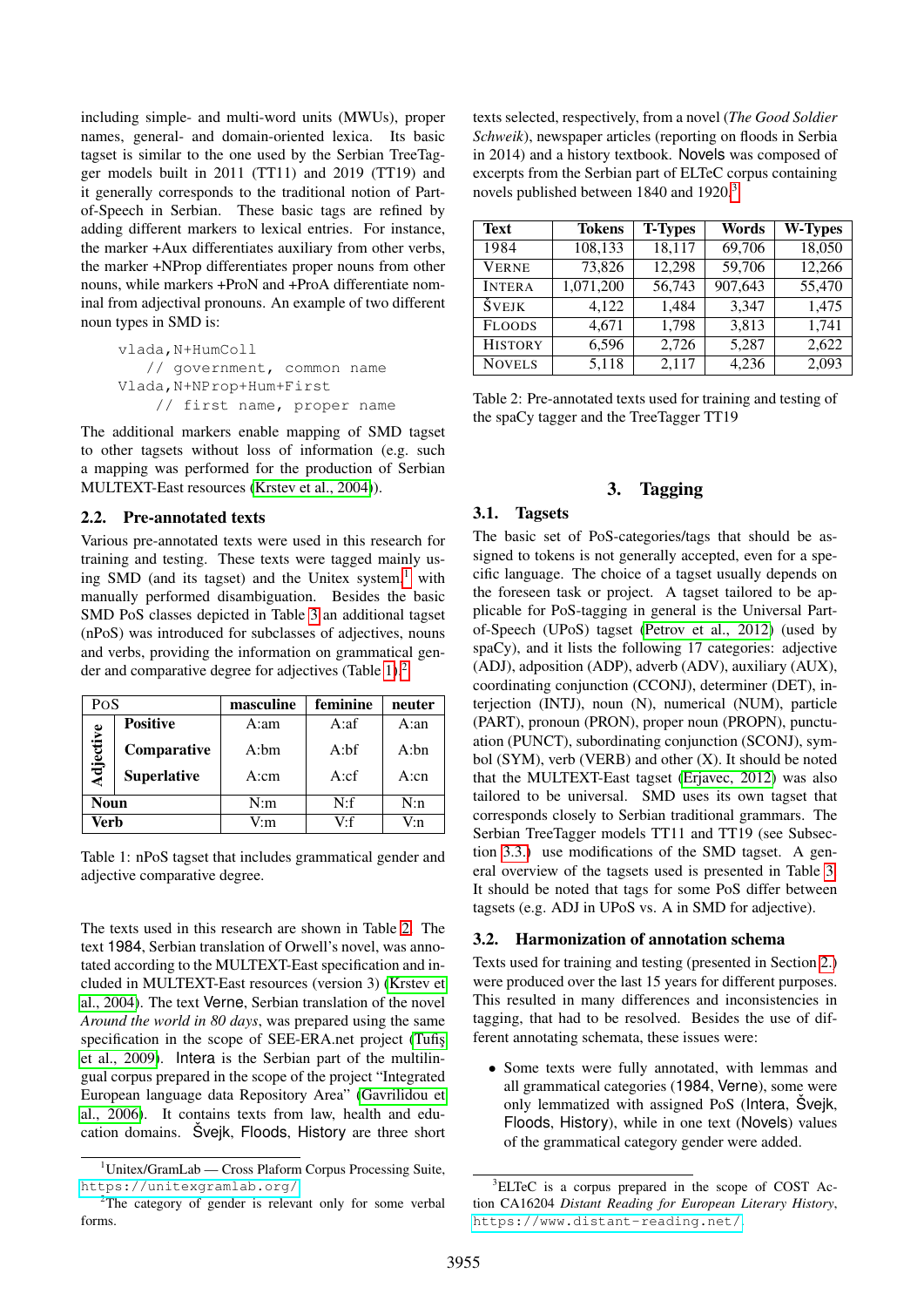<span id="page-2-0"></span>

| PoS-tag      | <b>UPoS</b> | <b>SMD</b>                              | <b>TT11</b>                  | <b>MTE</b>                                        |
|--------------|-------------|-----------------------------------------|------------------------------|---------------------------------------------------|
| <b>ADJ</b>   | ✓           | $\angle A$                              | $\angle A$                   | $\angle A$                                        |
| <b>ADP</b>   | ✓           | $\sqrt{PRED}$                           | $\sqrt{P}$ REP               | $\checkmark$ S                                    |
| <b>ADV</b>   | ✓           |                                         | ✓                            | $\sqrt{R}$                                        |
| <b>AUX</b>   | ✓           | $\overline{\mathsf{X}^* \text{ V+Aux}}$ | $\times v$                   | $\overline{\mathsf{X}^* \mathsf{V}^+ \mathsf{a}}$ |
| <b>CCONJ</b> | ✓           | $\overline{X^*$ CONJ                    | X CONJ                       | $X^*C+c$                                          |
| <b>DET</b>   | ✓           | $\overline{\mathsf{x}}^*$               | X                            | $\sqrt{D}$                                        |
| <b>INTJ</b>  | ✓           | $\sqrt{N}$                              | $\sqrt{\rm INT}$             | $\sqrt{}$ I                                       |
| N            | ✓           | $\mathcal{N}^+$                         | $\checkmark^+$               | $\checkmark$ N-p                                  |
| <b>NUM</b>   | ✓           |                                         | ╱                            | $\sqrt{M}$                                        |
| <b>PART</b>  | ✓           | $\sqrt{PAR}$                            | $\sqrt{PAR}$                 | $\sqrt{Q}$                                        |
| <b>PRON</b>  | ✓           | $\checkmark$ <sup>+</sup> PRO           | $\checkmark$ PRO             | $\sqrt{P}$                                        |
| <b>PROPN</b> | ✓           | $X^*$ N+NProp                           | $\times$ N                   | $X^*$ N+p                                         |
| <b>PUNCT</b> | ✓           | X                                       | ✓                            | $\times$                                          |
| <b>SCONJ</b> | ✓           | $X^*$ CONJ                              | $\times$ CONJ                | $\overline{X^* C + s}$                            |
| <b>SYM</b>   | ✓           | X                                       | $\times$                     | ×                                                 |
| <b>VERB</b>  | ✓           | $\mathcal{V}^+$ V                       | $\mathcal{V}^+$ V            | $\sqrt{V}$ -a                                     |
| X            |             | X                                       | $J^{\scriptscriptstyle -}$ ? |                                                   |

(a) Universal PoS-tagset compared with other tagsets

| PoS-tag     | <b>UPoS</b>    | SMD      | <b>TT11</b> | <b>MTE</b>   |
|-------------|----------------|----------|-------------|--------------|
| ABB         | $\times x$     |          |             |              |
| <b>PREF</b> | $\times$       |          |             | $\times x$   |
| <b>RN</b>   | $\times$ NUM   |          |             | ✓М           |
| <b>SENT</b> | <b>X PUNCT</b> | $\times$ |             | x            |
|             | $\mathbf{y}$   |          |             | $\mathbf{x}$ |

(b) T11 specific tags compared to other tagsets

Table 3: Tagsets used in UPoS, SMD, TT11 and MULTEXT-East (MTE); asterix (\*) signifies that a basic tag is not in the tagset but can be deduced from additional information (markers); plus (+) signifies that the same tag is used for a proper super set; minus (-) signifies that the same tag is used for a proper subset.

- Some texts were tagged with MWUs and named entities (NEs) (Verne, Švejk, Floods, History). Since the taggers developed within this research tagged only simple words these complex units had to be decomposed into simple words. For instance, *Devetnaesti vek* 'Nineteenth century' which was tagged as temporal named entity had to be separated to two tokens: the adjective *devetnaesti* and the noun *vek*.
- Same word tokens were assigned different lemmas in different texts. The reason for this was that texts were tagged with SMD, which evolved in time and many entries were enhanced and corrected. For instance, numerous lemmas of adjectives were represented in SMD using their definite form which is predominantly used (e.g. *počasni* 'honorable'); the use of SMD to process various texts revealed that many of these adjectives are used in indefinite form as well, and the representation of adjective lemmas in SMD was accordingly corrected (*počasan*), since adjective lemmas are in indefinite form (if it exists).
- Certain words were not consistently PoS-tagged in all texts as a result of the evolution of SMD and/or the

view of the annotator. For instance, some annotators have assigned a tag ADV (adverb) to the word *danima* 'lasting several days', whereas others have regarded it as the instrumental case in plural of *dan* 'day' and used the tag N.

• There are numerous lemma variants in SMD which decline differently; however, some inflected forms in their respective paradigms coincide. For instance, lemmas *komunista* and *komunist* 'communist' share one singular form (instrumental case *komunistom*) and almost all plural forms (*komunisti*, *komunista*, *komuniste*, *komunistima*) and the annotator could choose either of the two lemmas, thus introducing the unwelcome variability.

Some of these issues were resolved manually (for shorter texts), while others were resolved automatically, when possible, namely where there was no ambiguity or some rule could be formulated and used. Our aim to include grammatical categories of comparative degree (for adjectives) and gender (for nouns, adjectives, some forms of verbs and some types of pronouns and numbers) into tagger models required an update of the training corpus and addition of respective category values to texts where they were missing. The biggest challenge was to add new grammatical categories to the Intera corpus. Having in mind its size, it had to be done automatically using morphological dictionaries introduced in Section [2.1.](#page-0-0) In the first step unambiguous information was added, while in the second step we tried to resolve ambiguities through several heuristic rules, including frequencies from texts that were fully annotated manually. Some discrepancies were detected and manually corrected, like adjacent tokens ADJ NOUN that did not agree in gender. However, it cannot be said that all problems of these kind were detected and solved.

An additional problem was that training corpora used different tagsets (described in Subsection [3.1.\)](#page-1-1). All texts had to be mapped to tagsets used by the existing tagger model TT11 and the two new tagger models TT19 and SerSpaCy (see Subsection [3.3.\)](#page-3-0). Although most of the texts were tagged with SMD before mapping to some other tagset, the initial SMD version was not available for all texts (e.g. Intera) and various mapping procedures had to be developed. Mapping from SMD to UPoS tagset was rather straightforward. For some tags it was direct –  $A \rightarrow ADJ$ ,  $PREF \rightarrow ADP$ ,  $ADV \rightarrow ADV$ ,  $INT \rightarrow INTJ$ ,  $PAR \rightarrow PART$ . For others, markers assigned to lemmas were used as an additional indicator: V-Aux  $\rightarrow$  V, V+Aux  $\rightarrow$  AUX, PRO+ProA  $\rightarrow$  DET.  $PRO-ProA \rightarrow PRON$ , N+NProp  $\rightarrow PROPN$ , N- $NProp \rightarrow NOUN.$ 

For distinguishing between coordinating (CCONJ) and subordinating (SCONJ) conjunctions a special list was prepared, since this information was only recently introduced in SMD. Roman numerals (RN) and other numerals (NUM) were annotated as NUM, while ABB (abbreviations and acronyms), PREF (prefixes), ? (other) and X (residual) from all tagsets were mapped to X (other). Tag SYM was not used. Sentence delimiters for spaCy were controlled by numbering, so both SENT (end sentence tag) and PUNCT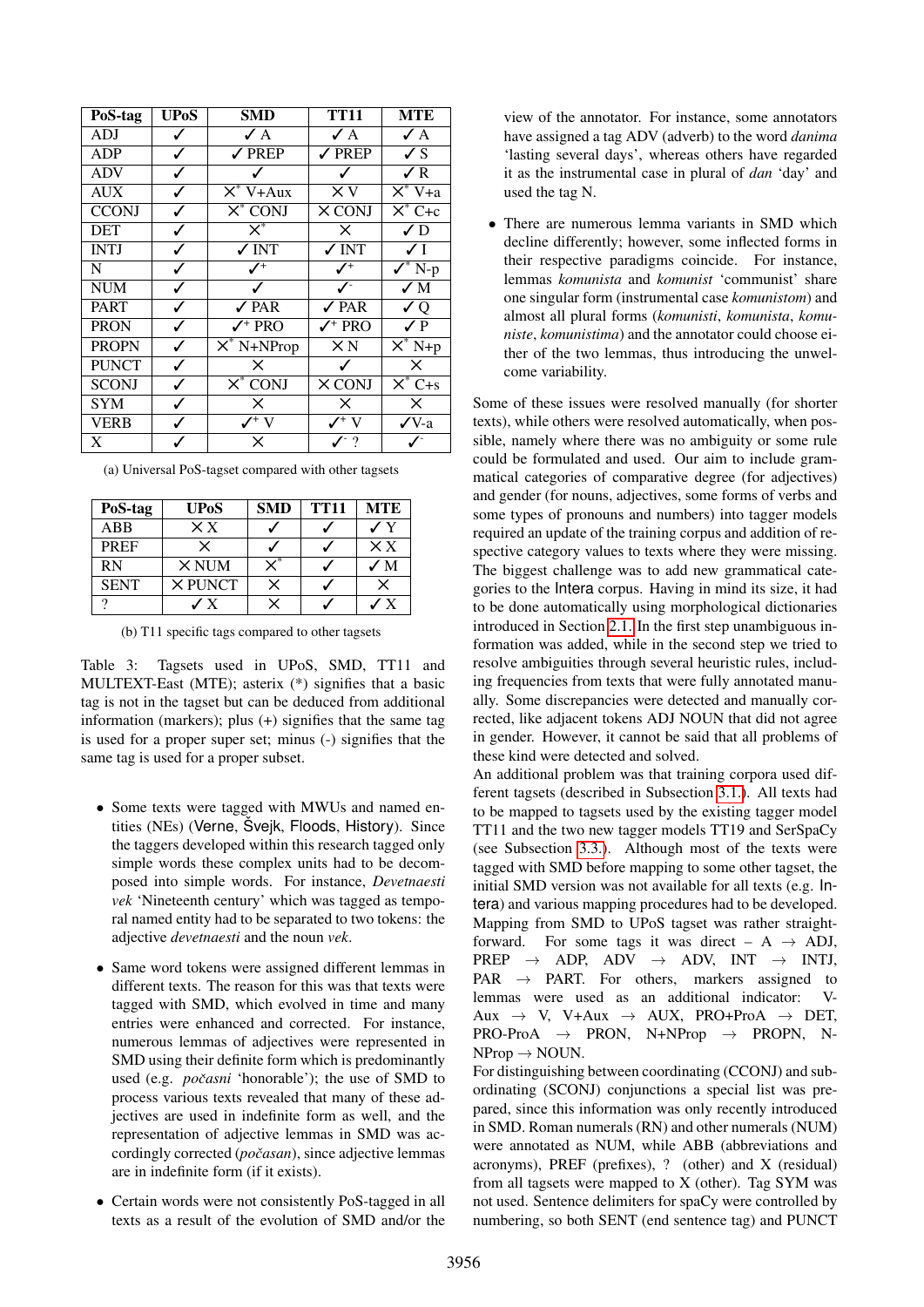#### tags were encoded as PUNCT.

In order to perform this complex harmonization task we developed a procedure to automatically add additional layers to annotated texts for each annotation schema. A MS SQLServer database that contains all annotated text, which is equipped with auxiliary tables and functions from LeXimirka (Stanković et al., 2018), supported the whole endeavour. All sentences and tokens of annotated texts in the database were enumerated. Duplicate sentences were detected and labeled in order to exclude them from the training set.

## <span id="page-3-0"></span>3.3. Systems for Morpho-Syntactic Tagging

The first operational tagger and a lemmatization model for Serbian was produced as the parameter file TT11 for TreeTagger, a supervised ML-tagger based on Hidden Markov Models (HMMs) that uses decision trees for smoothing [\(Schmid, 1999\)](#page-8-4). A manually annotated training corpus, a full lexicon containing all allowed pairs (PoS, lemma) assigned to particular token and a list of PoStags related to open class words are required to automatically produce a parameter file for TreeTagger. TT11 tagger model was produced from the training corpus Intera (see Subsection [2.2.\)](#page-1-8) and the full lexicon of 1.3+ million tokens (including punctuation) previously derived from then latest version of SMD (Utvić, 2011). TT11 tagset consists of 16 tags, most of them acquired from SMD as labels for major Parts-of-Speech (Table [3](#page-2-0) column T11). TT11 was used to annotate SrpKor2013, current version of SrpKor – Corpus of Contemporary Serbian.[4](#page-3-2)

As pointed out in (Utvić, 2011) "TreeTagger isn't a 'true' lemmatizer", it assigns "the most likely Part-of-Speech tag" and "simply concatenates lemma from a full lexicon, which corresponds to the chosen Part-of-Speech. Hence, word forms with the same Part-of-Speech, but different lemma cannot coexist in the full lexicon."

A new TreeTagger was produced for this research – TT19, based on the same technology as TT11, the only difference being the set of resources used for training. Both the training corpus and the lexicon were expanded. Several smaller annotated corpora were added to Intera: 1984, Svejk and Floods, and the lexicon was expanded to over 2.1+ million tokens (including punctuation and other non-alphanumeric symbols which occur in the training set required for training using TreeTagger). As this tagger was meant to tag not only PoS, but also grammatical categories (nPoS), the annotation set in both the lexicon and the training corpora was expanded accordingly.

An independent tagger that relied on SMD (simple- and multi-word units) and a grammar for named entity tagging [\(Krstev et al., 2014\)](#page-8-14) was produced, and it used Conditional Random Fields [\(Constant et al., 2018\)](#page-8-15). Its major novelty was tagging of not only simple words, but also MWUs and named entities. However, it did not perform lemmatization.

spaCy (Explosion, 2019) is a commercial open-source library for advanced NLP in Python. Its model for tagging is based on a DNN that is designed to predict a "super tag"

with a PoS, morphology and a dependency label [\(Honni](#page-8-16)[bal and Montani, 2017\)](#page-8-16). The developers reveal that this is due to the underlying architecture that contains a hidden convolutional layer shared between a tagger, parser and a named entity recognizer. As a consequence, it is convenient to train all three models at once. spaCy features pretrained models for many languages, $5$  which can be easily downloaded and applied.

The potential of this Python module has been already recognized in many applications. Authors in [\(Ribeiro et al.,](#page-8-17) [2018\)](#page-8-17) applied spaCy for parsing user-stories (i.e. short textual narratives that contain certain information about the subject, object and motive) into tokens. Since the resulting tokens contain the term itself, its PoS-tag and relationships with other tokens, they are subsequently used to infer concepts and relationships contained in user-stories for automated extraction of conceptual models. In [\(Ribeiro et](#page-8-17) [al., 2018\)](#page-8-17) authors consider the phenomenon of ML-based models for NLP tasks in general, which make different predictions for input instances that are semantically extremely similar. They propose a system for detecting these semantic-preserving perturbations in input data that induce changes in the model's predictions, and apply spaCy in the PoS-tagging step.

# 4. Results and Evaluation

<span id="page-3-1"></span>Beside the featured language models, spaCy also allows training of new language models. The easiest way to do this is by using the Command Line Interface  $(CLI)$ .<sup>[6](#page-3-4)</sup> We used first the *convert* command, which enables conversion of input files in CoNLL-U format to spaCy's json format. Sentences in CoNLL-U format<sup>[7](#page-3-5)</sup> are split into multiple token lines, where the number of lines equals the number of tokens in a sentence. Each line contains the following ten fields, separated with tabulator character: 1) word index (integer starting from 1 for each new sentence), 2) word form or punctuation symbol, 3) lemma or stem of word form, 4) Universal Part-of-Speech tag, 5) language-specific tag with nPOS introduced in Table [1](#page-1-4) (or underscore if not available), 6) list of morphological features from the universal feature inventory or from a defined language-specific extension (or underscore if not available), 7) head of the current word, which is either a value of ID or zero, 8) Universal dependency relation to the HEAD, 9) enhanced dependency graph in the form of a list of head-deprel pairs, and 10) any other annotation. In our dataset, there were values only at positions 1)–5).

spaCy models are trained to predict class labels from any custom tagset that is available in training data. Yet, before the training procedure, it is obligatory to define a mapping from this custom tagset to the Universal Part-of-Speech tagset. This is done by listing key-value pairs for each of the custom tags. For example, the tags N:m, N:f and N:n

<span id="page-3-3"></span><sup>5</sup>Existing spaCy models, [https://spacy.io/usage/](https://spacy.io/usage/models) [models](https://spacy.io/usage/models)

<span id="page-3-4"></span><sup>&</sup>lt;sup>6</sup>CLI for spaCy,

<span id="page-3-5"></span><https://spacy.io/api/cli> <sup>7</sup>CoNLL-U format,

[https://universaldependencies.org/format.](https://universaldependencies.org/format.html) [html](https://universaldependencies.org/format.html)

<span id="page-3-2"></span><sup>4</sup> SrpKor, <http://www.korpus.matf.bg.ac.rs/>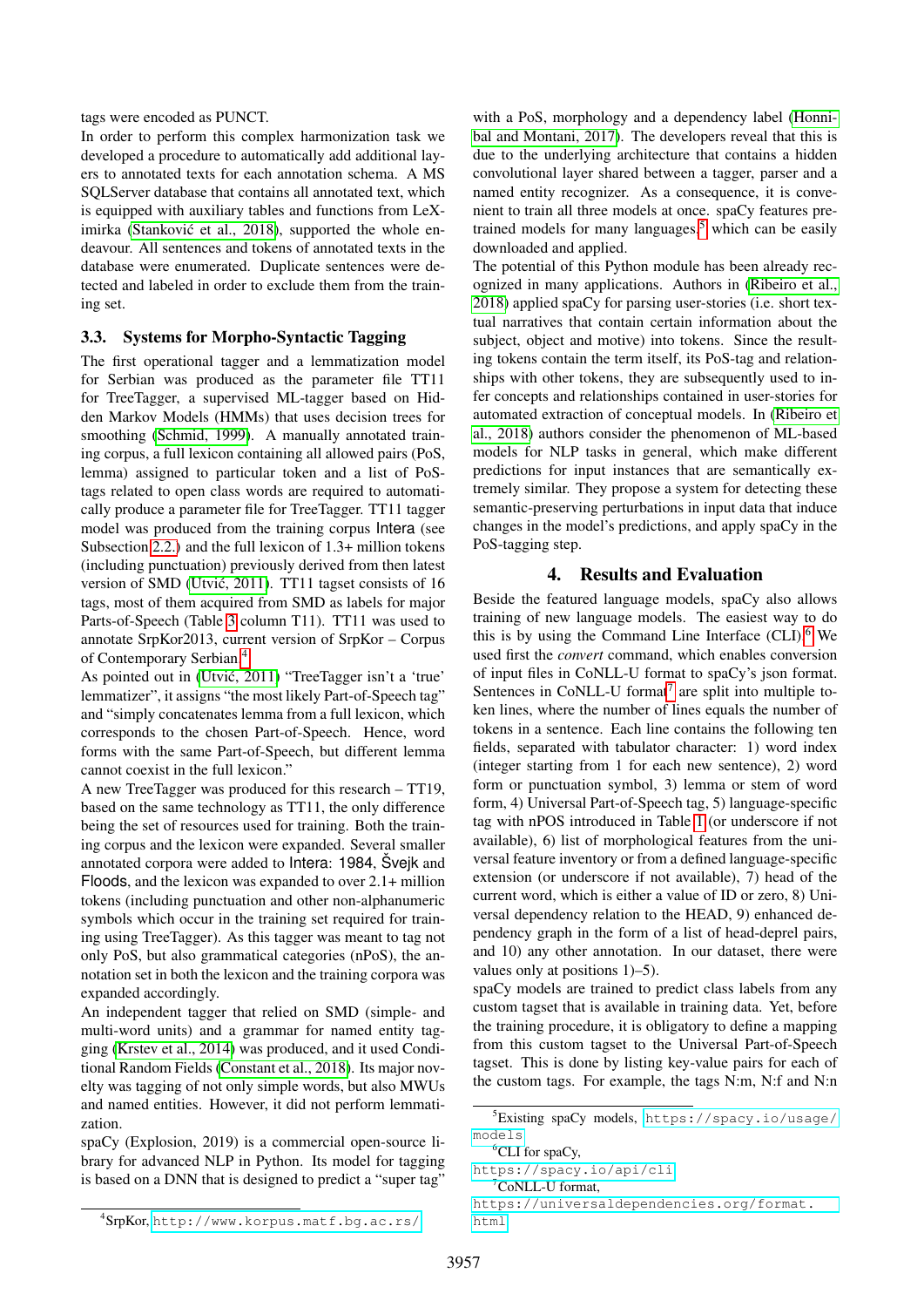from our tagset were all mapped to the NOUN tag. Afterwards, we validated our training and development sets using the *debug-data* command. This option checks if there is an overlap between training and evaluation data, and if all fine-grained PoS-categories are mapped to the corresponding Universal PoS-categories. It also reports if there is a class imbalance. After all the checks were passed, the data could be used for further steps.

The texts were gradually expanded, which resulted in five different input subsets (dubbed as SR\_BASIC and SR- $\{25,50,75,100\}$ ). The subset SR\_BASIC consisted of: 1984, Svejk and Floods and  $5\%$  of Intera given in Table [2\)](#page-1-6). The subsets  $SR - \{25, 50, 75, 100\}$  were supersets of  $SR\_BASIC$ , containing {25%, 50%, 75%, 100%} of Intera respectively. Each of the subsets was split into training, development and test sets (80%:10%:10%). In Table [4](#page-5-1) the distributions of number of sentences, tokens and words per training, development and test sets are given.

Using the CLI *train* command, we trained five different models. Each model was trained in 30 iterations, using the default parameters setting. The performance for each of these models, followed by a comparison with other PoStaggers, is reported in the Subsections [4.1.](#page-4-0) and [4.2.](#page-5-2)

#### <span id="page-4-0"></span>4.1. Mutual tagger comparisons

First we compared two taggers trained on the largest training set (SR-{100}). We used it to train the following taggers: 1) SerSpaCy, a spaCy model, and 2) TT19, a Tree-Tagger model. We used T11 as the baseline for evaluation, since it was already tested and evaluated as part of a previous research (Popović, 2010; Utvić, 2011). Besides the standard PoS tags, SerSpaCy and TT19 models included nPoS tags with grammatical categories. In this section, we present a comparison of SerSpaCy and TT19 results on nPOS. TreeTagger models perform lemmatization, which was also taken into consideration.

Evaluation was performed on four different manually annotated set of texts. Test set was compiled of 10% of each text used for training, and it can give a rough idea on how models perform when tagging similar, already familiar text. Verne, History and Novels represent texts previously unknown to the taggers and show their performance in real world scenario.

Figure [1](#page-4-1) compares performance of taggers for PoS task against different test sets. While the spaCy tagger shows overall top performance on the Test set, TreeTagger shows better results when tagging unfamiliar texts. Unlike spaCy, both versions of TreeTagger were trained using as additional input annotated dictionaries with over two million word forms with their possible Part-of-Speech and lemma. Perhaps a similar input into spaCy's training could improve its performance on previously unknown texts, which will be a part of the follow up research on this subject. In addition, TT19, which had used a bigger lexicon also performed better than TT11 on unfamiliar texts.

Figure [2](#page-4-2) compares the nPoS tagging between spaCy and TreeTagger. As in the case of PoS, spaCy shows better results on familiar, while treetagger shows better result when tagging unfamiliar text. Although TreeTagger TT19 seems to have better overall results, the performance of both tag-

<span id="page-4-1"></span>

Figure 1: Part-of-Speech tagging accuracy per token on test sets, for each of trained models

gers drops significantly when tagging unknown text.

<span id="page-4-2"></span>

Figure 2: nPoS-tagging accuracy per token on test sets

Comparison of lemmatization precision of the old and new TreeTagger models is shown in Figure [3.](#page-4-3) It can be observed that there is little difference in results for the test sets, both familiar and unfamiliar, with a descent precision for both, where the new tagger performed slightly better, especially for the Novels test set. This comes as no surprise, due to the fact that it is a very specific text, which is fully covered by the new dictionary used for the TT19 model.

<span id="page-4-3"></span>

Figure 3: Precision of lemmatization per token, obtained by two TreeTagger based taggers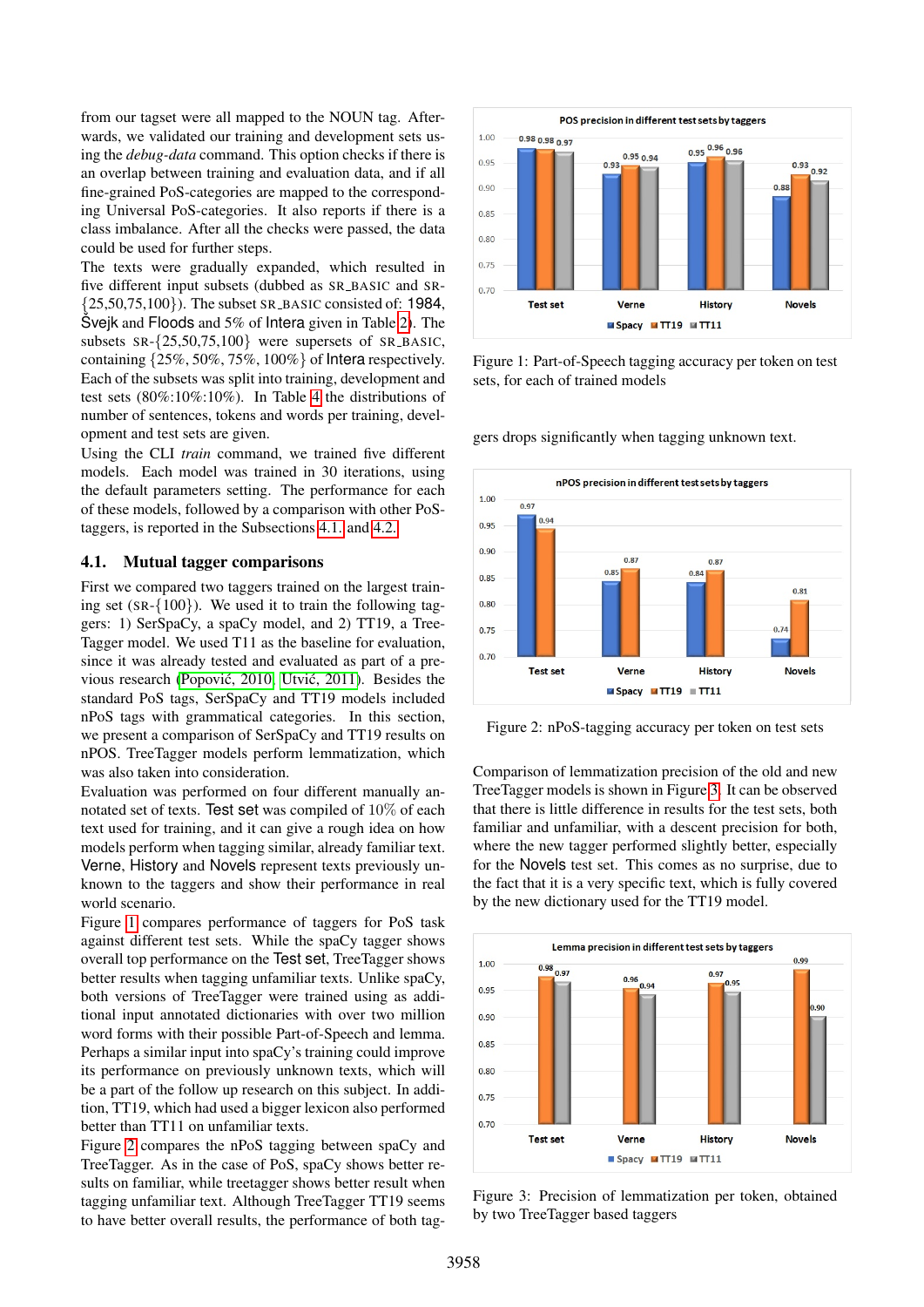<span id="page-5-1"></span>

|          |        | sentences |       | tokens  |         |         | words   |         |         |  |
|----------|--------|-----------|-------|---------|---------|---------|---------|---------|---------|--|
|          | train  | dev       | test  | train   | dev     | test    | train   | dev     | test    |  |
| sr_basic | 7.677  | 965       | 965   | 141.438 | 18.055  | 17.985  | 119.378 | 15.194  | 15.116  |  |
| $sr-25$  | 10.661 | 1,336     | 1.348 | 233,027 | 29.486  | 29.801  | 201.489 | 25.432  | 25,762  |  |
| $sr_50$  | 20.432 | 2.555     | 2.563 | 450,428 | 56,280  | 56.052  | 387,242 | 48.337  | 48.137  |  |
| $sr-75$  | 30.682 | 3.822     | 3.839 | 712.756 | 88.447  | 87.965  | 611.505 | 75,858  | 75.477  |  |
| $sr_100$ | 40449  | 5053      | 5.056 | 952.291 | 118,238 | 117.529 | 819,360 | 101.830 | 101.177 |  |

Table 4: Training, development and test sets size distribution

We were interested not only in the overall performance of developed taggers and models, but also in their performance for specific PoS-tags. Figures [4,](#page-6-0) [5](#page-6-1) and [6](#page-6-2) show the tagging precision per test sets for selected PoS. While tagging results differ for different PoS, it must be noted that the most frequent classes, such as adjectives, nouns and verbs, have the greatest impact on the overall average result and in the feedback during tagger training. Further research could lead to the improvement for classes where the results were not satisfactory, e.g. adverbs and particles. The data set harmonization could improve results for adverbs, which were shown to be the most ambiguous part of speech.

## <span id="page-5-2"></span>4.2. Training set size impact

For each of the five spaCy trained models,  $F_1$ , precision and recall per each tag are represented visually in Figure [7.](#page-7-2) For the SR\_BASIC model,  $F_1$ , precision and recall per each tag, as well as the number of tokens in the test set, are given in Table [5.](#page-5-3) For the  $SR = \{25, 50, 75, 50\}$  models,  $F_1$ , precision and recall per each tag, as well as the number of tokens in the test set, are given in Table [6.](#page-7-3) The value "MISS" represents the number of tokens that were not aligned with the corresponding token in the test set by the spaCy tokenizer.

<span id="page-5-3"></span>

| SR_BASIC     |     |     |     |      |  |  |  |  |  |  |
|--------------|-----|-----|-----|------|--|--|--|--|--|--|
|              | F1  | P   | R   | #    |  |  |  |  |  |  |
| <b>ADJ</b>   | .91 | .91 | .92 | 1713 |  |  |  |  |  |  |
| ADP          | .99 | 1   | .99 | 1458 |  |  |  |  |  |  |
| <b>ADV</b>   | .89 | .89 | .89 | 787  |  |  |  |  |  |  |
| <b>AUX</b>   | .99 | .99 | .99 | 1235 |  |  |  |  |  |  |
| <b>CCONI</b> | .94 | .95 | .94 | 838  |  |  |  |  |  |  |
| DET          | .97 | .98 | .95 | 736  |  |  |  |  |  |  |
| <b>INTJ</b>  | .5  | .5  | .5  | 4    |  |  |  |  |  |  |
| <b>NOUN</b>  | .97 | .97 | .96 | 3984 |  |  |  |  |  |  |
| <b>NUM</b>   | .98 | .97 | .99 | 305  |  |  |  |  |  |  |
| <b>PART</b>  | .91 | .93 | .89 | 673  |  |  |  |  |  |  |
| <b>PRON</b>  | .94 | .92 | .96 | 527  |  |  |  |  |  |  |
| <b>PROPN</b> | .91 | .92 | .9  | 407  |  |  |  |  |  |  |
| <b>PUNCT</b> | .99 | .98 | 1   | 2817 |  |  |  |  |  |  |
| <b>SCONJ</b> | .97 | .97 | .97 | 554  |  |  |  |  |  |  |
| <b>MISS</b>  | 0   | 0   | 0   | 55   |  |  |  |  |  |  |
| <b>VERB</b>  | .95 | .94 | .95 | 1807 |  |  |  |  |  |  |
| $\mathbf{x}$ | .82 | .74 | .93 | 85   |  |  |  |  |  |  |

Table 5:  $F_1$ , precision, recall and number of samples per each tag

As already mentioned in Section [3.3.](#page-3-0) spaCy offers pretrained PoS-taggers for many languages. The best performing available models, along with their PoS pertoken accuracy scores on the corresponding test set, are: en\_core\_web\_lg for English (97.21%), es\_core\_news\_md for Spanish (97.03%), el\_core\_news\_md for Greek (96.51%), de core news md for German (96.44%), it core news sm for Italian (96.06%), fr core news md for French (95.15%), nl\_core\_news\_sm for Dutch (91.12%), etc.[8](#page-5-4) The performance of our models, especially the full model SR-100, is thus comparable to the performance of the available pretrained models.

For each of the trained spaCy models, accuracy per token (measured on all tokens including punctuation) on each test set is displayed in Figure [8.](#page-5-5) It can be observed that the training set size directly influences the model's performance: the larger the training set, the higher is the accuracy.

<span id="page-5-5"></span>

Figure 8: Accuracy per token on test sets, per each spaCy model

#### 5. Conclusion

<span id="page-5-0"></span>Publishing of new versions of annotated Serbian corpus requires an accurate automatic tagging system. While first cross-validation results suggested very high accuracy of the selected taggers, their performance on previously unknown texts reveals that there is room for further improvement.

We may conclude that the key to improvement of these tagger lies in the improvement of the training set. Addition of new grammatical categories where they are missing, as well as locating and fixing possible annotating inconsistencies, will be conducted as part of future research on this subject. We believe that evaluation on different text types not used in training phase, will give us solid ground to decide which tagger to use for annotation of new versions of the Corpus of Contemporary Serbian. To that end, other

<span id="page-5-4"></span><sup>8</sup>The best performing spaCy tagger models on December 1, 2020.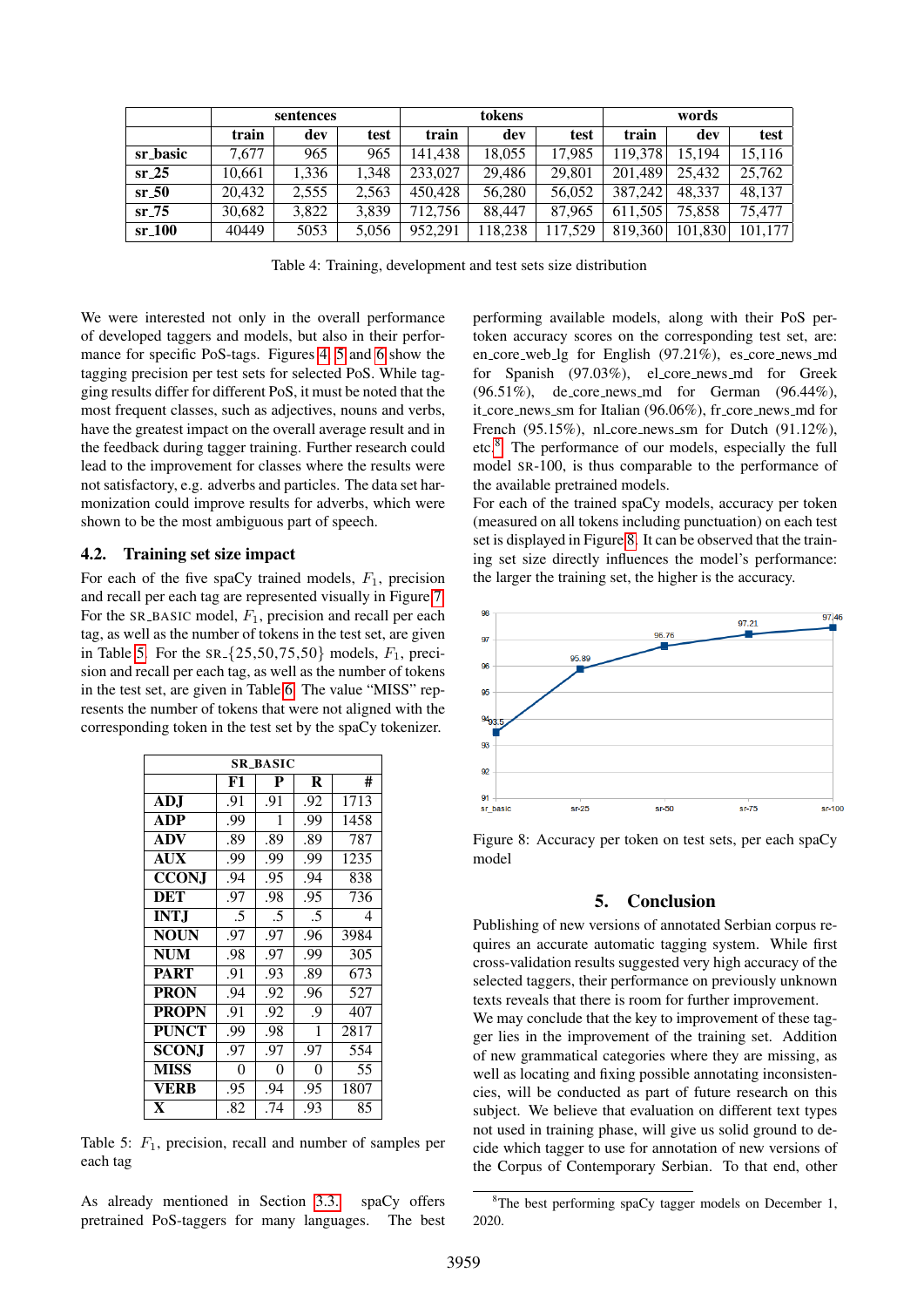<span id="page-6-0"></span>

Figure 4: Results of PoS-tagging with SerSpaCy tagger on different test sets and for different PoS-tags

<span id="page-6-1"></span>

<span id="page-6-2"></span>

Figure 5: Results of PoS-tagging with TT19 tagger on different test sets and for different PoS-tags

Figure 6: Results of PoS-tagging with TT11 tagger on different test sets and for different PoS-tags

taggers as well as new tagging technologies will be taken into consideration and tested in order to find the best solution for Serbian, a highly-inflected language without fixed word order, for instance RNNTagger.<sup>[9](#page-6-3)</sup> Since CRF tagger for Serbian and Croatian language obtained the accuracy over 98%, as reported in (Ljubešić et al., 2016), we plan to test it on our manually annotated datasets, in order to get a more complete picture of possible solutions for the Serbian language.

Once prepared, the models for tagging will be used to tag the Serbian part of ELTeC (European Literary Text Collection) corpus.[10](#page-6-4) It should be noted that within this action the textometry tool TXM [\(Heiden, 2010\)](#page-8-19) is used for many

<span id="page-6-3"></span><sup>9</sup>RNNTagger,

[https://www.cis.uni-muenchen.de/˜schmid/](https://www.cis.uni-muenchen.de/~schmid/tools/RNNTagger/) [tools/RNNTagger/](https://www.cis.uni-muenchen.de/~schmid/tools/RNNTagger/)

<span id="page-6-4"></span><sup>10</sup>The current version of ELTeC corpus is available at

[https://zenodo.org/communities/eltec/]( https://zenodo.org/communities/eltec/).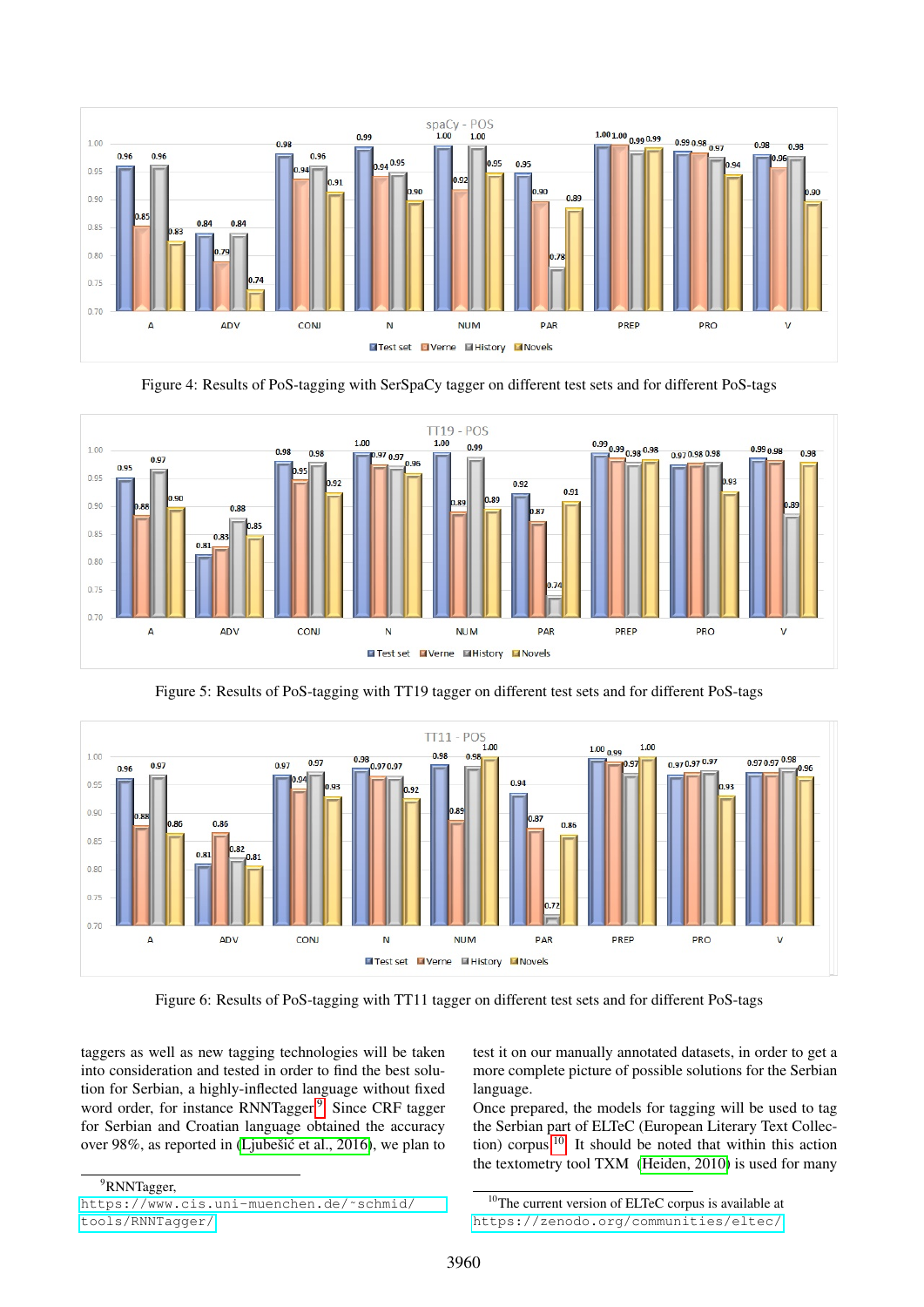<span id="page-7-2"></span>

Dataset

Figure 7: Precision, recall and F1 measure per each tag and spaCy model

<span id="page-7-3"></span>

|              |          |          | $SR-25$ |      | $SR_50$     |          |          | SR <sub>-75</sub> |          |          | <b>SR_100</b> |       |       |          |     |       |
|--------------|----------|----------|---------|------|-------------|----------|----------|-------------------|----------|----------|---------------|-------|-------|----------|-----|-------|
|              | $F_1$    | P        | R       | #    | $F_{\rm 1}$ | P        | R        | #                 | $F_1$    | P        | R             | #     | $F_1$ | P        | R   | #     |
| <b>ADJ</b>   | .96      | .96      | .96     | 3856 | .96         | .96      | .97      | 6769              | .97      | .96      | .97           | 10326 | .97   | .97      | .97 | 13692 |
| <b>ADP</b>   | 1        |          | .99     | 3010 |             |          |          | 5556              |          |          | 1             | 8401  |       |          |     | 11221 |
| <b>ADV</b>   | .9       | .89      | .9      | 745  | .9          | .9       | .9       | 1410              | .9       | 9.       | .9            | 2111  | .9    | .9       | .9  | 2861  |
| <b>AUX</b>   | 1        |          |         | 1097 |             |          |          | 2290              |          |          | 1             | 3475  |       |          |     | 4781  |
| <b>CCONJ</b> | .98      | .98      | .98     | 1633 | .98         | .98      | .98      | 2854              | .98      | .98      | .98           | 4562  | .98   | .98      | .99 | 6016  |
| <b>DET</b>   | .98      | .99      | .97     | 1031 | .98         | .99      | .98      | 2007              | .99      | .99      | .98           | 3343  | .99   | .99      | .98 | 4731  |
| <b>INTJ</b>  | .86      |          | .75     | 4    | .75         | .75      | .75      | 4                 | .8       | .86      | .75           | 8     | .95   |          | .91 | 11    |
| <b>NOUN</b>  | .98      | .99      | .98     | 8738 | .99         | .99      | .99      | 15973             | .99      | .99      | .99           | 24873 | .99   | .99      | .99 | 33344 |
| <b>NUM</b>   | .99      | .99      |         | 888  | .99         | .99      |          | 1994              |          |          |               | 3440  |       |          |     | 4464  |
| <b>PART</b>  | .94      | .94      | .93     | 729  | .94         | .95      | .94      | 1392              | .95      | .94      | .95           | 2162  | .95   | .95      | .96 | 2910  |
| <b>PRON</b>  | .94      | .92      | .95     | 259  | .92         | .9       | .94      | 526               | .93      | .92      | .94           | 826   | .93   | .92      | .94 | 1130  |
| <b>PROPN</b> | .93      | .94      | .92     | 687  | .95         | .95      | .95      | 1179              | .96      | .95      | .96           | 1636  | .96   | .96      | .97 | 2006  |
| <b>PUNCT</b> | .98      | .96      |         | 3889 | .98         | .96      |          | 7565              | .97      | .95      |               | 11839 | .98   | .95      |     | 15570 |
| <b>SCON.</b> | .97      | .97      | .97     | 662  | .98         | .98      | .97      | 1382              | .98      | .98      | .97           | 2243  | .98   | .98      | .97 | 3124  |
| <b>MISS</b>  | $\Omega$ | $\Omega$ | 0       | 150  | $\Omega$    | $\Omega$ | $\Omega$ | 353               | $\Omega$ | $\Omega$ | $\Omega$      | 651   | 0     | $\Omega$ | 0   | 785   |
| <b>VERB</b>  | .95      | .94      | .95     | 2234 | .96         | .96      | .96      | 4283              | .97      | .97      | .96           | 6891  | .97   | .97      | .97 | 9411  |
| X            | .92      | .88      | 97      | 189  | .97         | .96      | .97      | 515               | .97      | .96      | .98           | 1178  | .97   | .97      | .98 | 1472  |

Table 6:  $F_1$ , precision, recall and number of samples per each tag

purposes, and it relies for tagging on TreeTagger models. When the baseline annotated dataset (SR\_BASIC) is completely cleaned and mended it will be published, and it will be the biggest public dataset for Serbian of this type, with over 200.000 annotated tokens.

# 6. Acknowledgements

This research was partially supported by Serbian Ministry of Education and Science under the grants #III 47003 and ON 178006, and by COST Action CA16204 Distant Reading for European Literary History.

# 7. Bibliographical References

- <span id="page-7-1"></span>Akbik, A., Blythe, D., and Vollgraf, R. (2018). Contextual String Embeddings for Sequence Labeling. In *Proceedings of the 27th International Conference on Computational Linguistics*, pages 1638–1649.
- <span id="page-7-0"></span>Choi, J. D. (2016). Dynamic Feature Induction: The Last Gist to the State-of-the-Art. In *Proceedings of the 2016*